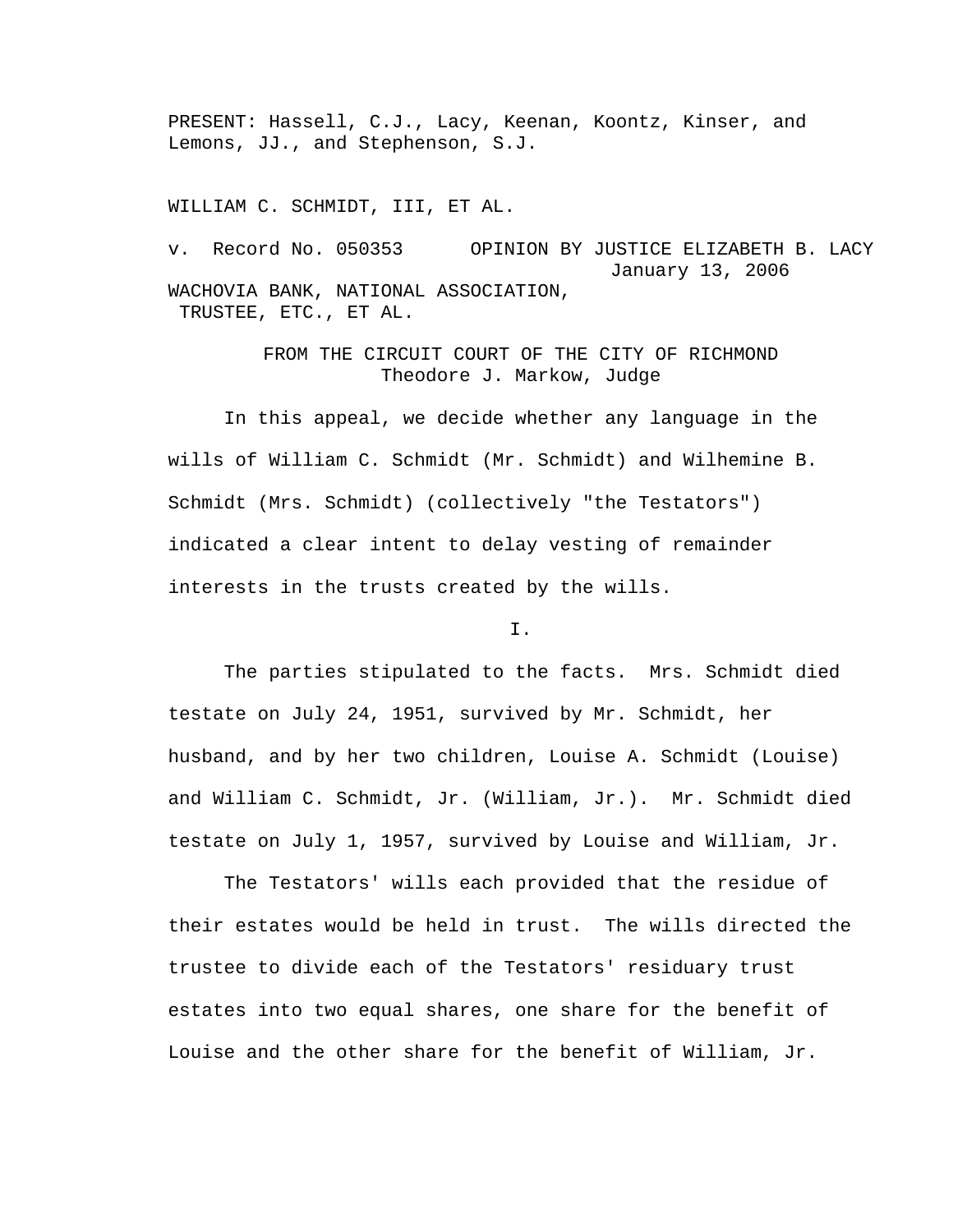Mrs. Schmidt's will provided that Mr. Schmidt was entitled to receive any portion of the income from the two trusts she created until each of the children reached age 25 years. When each child reached age 25, any income not requested by Mr. Schmidt became part of the corpus of the trust established for the benefit of that child, and the child became entitled to the income from the trust for life. Mrs. Schmidt's will further provided that Louise, when she attained age 25, was to receive \$25,000 from the corpus of the trust established for her benefit. Mrs. Schmidt's will also provided that William, Jr., upon attaining age 25, was to receive one-fourth of the corpus of the trust established for his benefit and that he was to receive one-third of the remainder of the corpus at age 35.

 Mr. Schmidt's will is virtually identical to Mrs. Schmidt's will, except that Mr. Schmidt's will provided for the distribution of trust income to begin when each child attained the age of 21 years. Mr. Schmidt's will also did not provide for the payment to Louise of any of the corpus of the trust created for her benefit.

 Both wills provided that, upon the death of a child, the income from the trust created for that child's benefit was to be paid to the child's issue for a period of 21 years and 10 months. Both wills further provided that, if a child died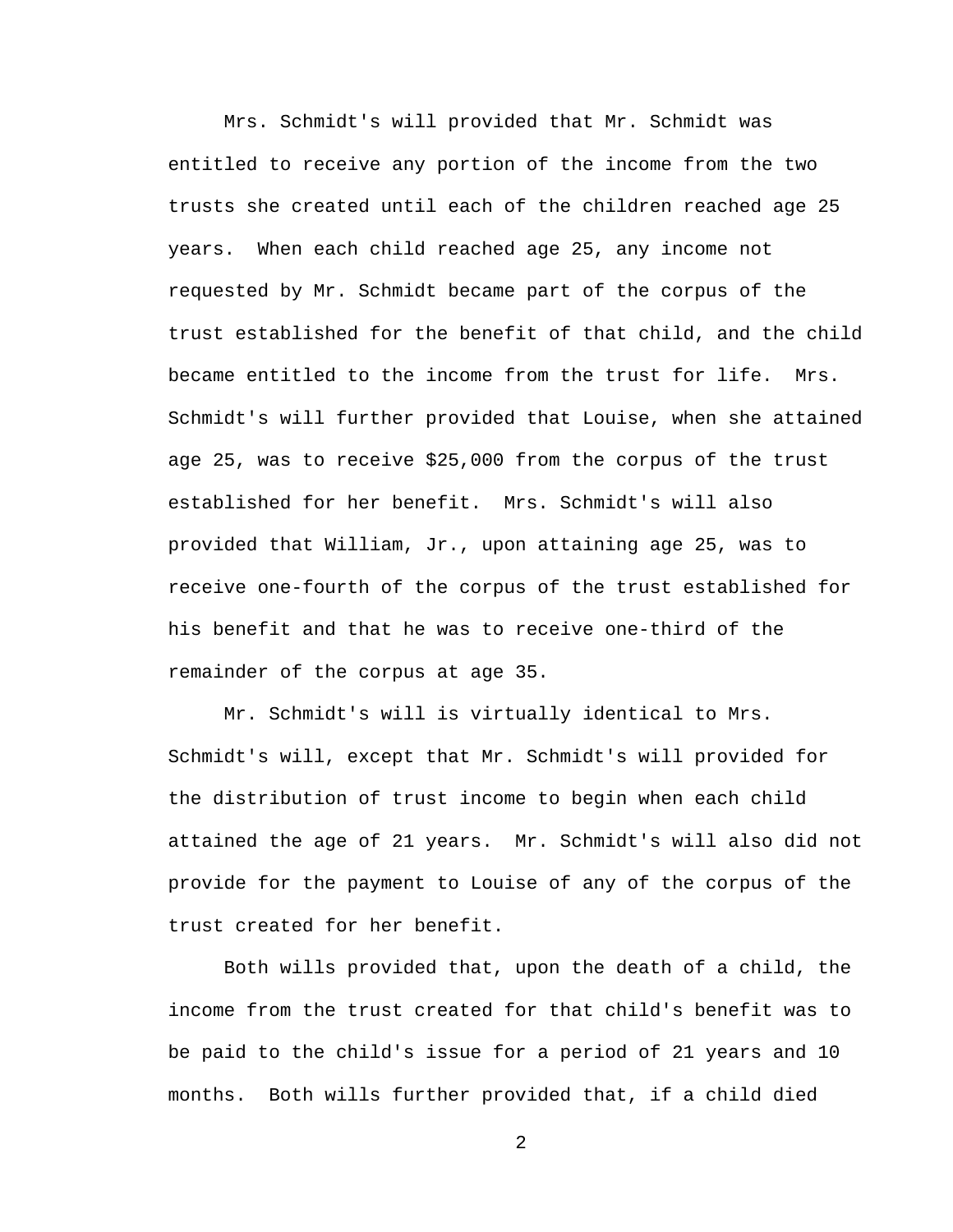without issue, the income from that child's trust would be paid to the surviving child for life.

 Both wills also contained the following provision: "I expressly direct that neither the principal, nor any portion thereof, nor the income, nor any portion thereof, accruing to any beneficiary under these trust provisions, shall be assignable by such beneficiaries, nor subject to any liability of any such beneficiary." In addition, both wills contained the following contingency clause:

 If any bequests or directions in this will be invalid under the laws of Virginia, or for any reason ineffectual, I direct that all of my property and estate whatever and wherever situated, which for any reason may not be sufficiently disposed of by this will, shall pass to and descend to my heirs at law, according to the statutes relating to descent and distribution in force at the date of my death.

 Louise died on January 8, 1992, without issue and survived by William, Jr. and her husband, James Findley Newcomb. By her will, Louise devised her entire estate to her husband.

 Newcomb died testate on May 8, 1997. He devised all of his estate, except his tangible personal property and \$5,000, in equal shares, to his friends Farouk Chaabi and James O. Hobart, both of whom survived him.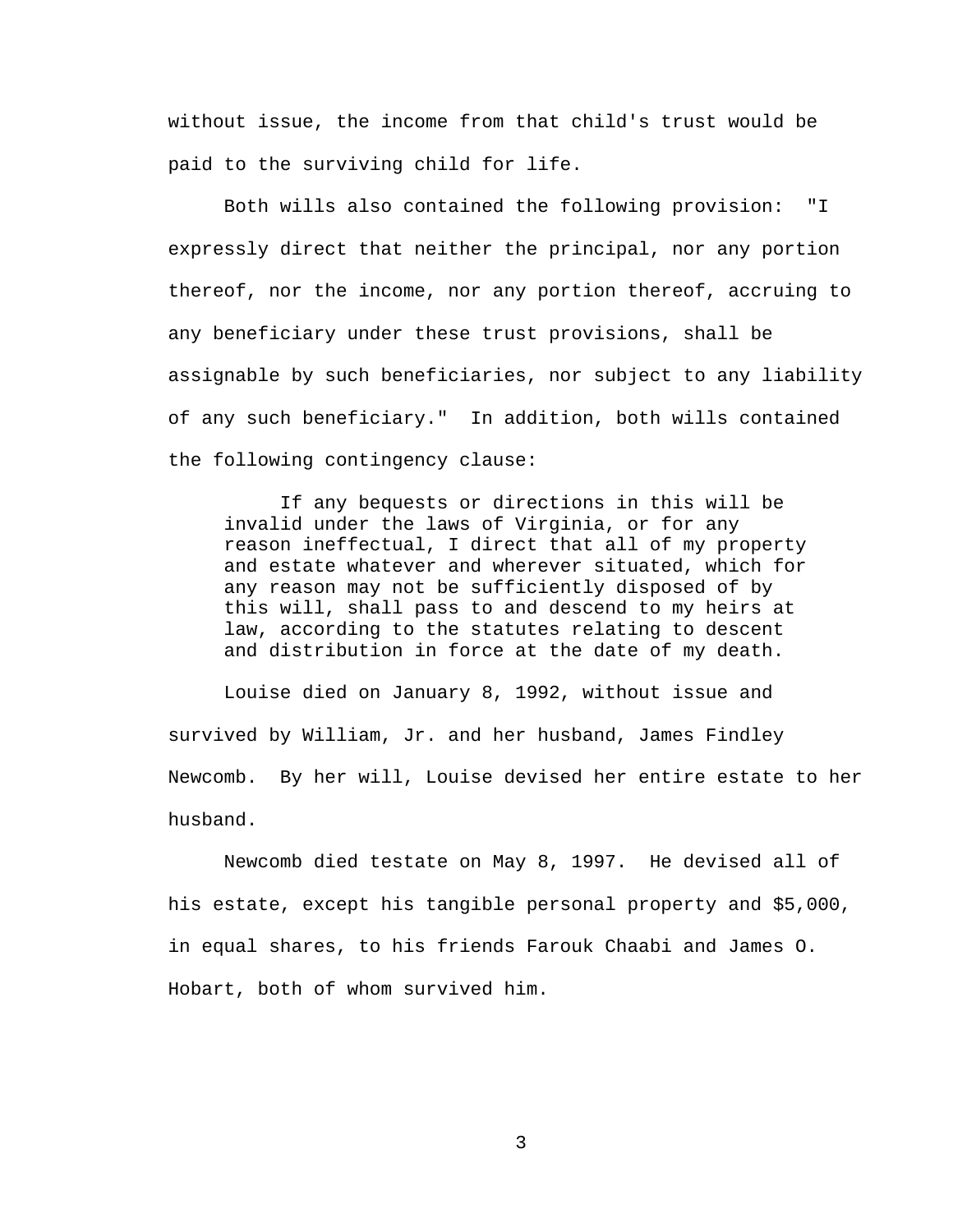James O. Hobart died testate on April 20, 2003, survived by his wife, Lee J. Edmands. He devised his entire estate to his wife.

 William, Jr. died on October 3, 2002, survived by his wife, Gladys S. Schmidt, and his two children, William C. Schmidt, III and Christina M. Schmidt (the Grandchildren). William, Jr. also was survived by two grandchildren and two great grandchildren.

## II.

 The Testators' wills did not contain provisions explicitly providing for the disposition of the trusts' remainders after the provisions for the payment of the income therefrom were satisfied. Consequently, the trustee of the trusts, Wachovia Bank, National Association (Wachovia), filed a bill of complaint seeking the aid and direction of the court. Specifically, Wachovia asked the court to determine the ownership interests in the remainders of the two trusts that were created for Louise's benefit. The parties agreed that the resolution of this issue will also apply to the trusts created for William's benefit.

The trial court concluded that the contingency clauses of the wills disposed of the ownership interests in the trust remainders and that the early vesting rule applied to the phrase "my heirs at law." Accordingly, the trial court held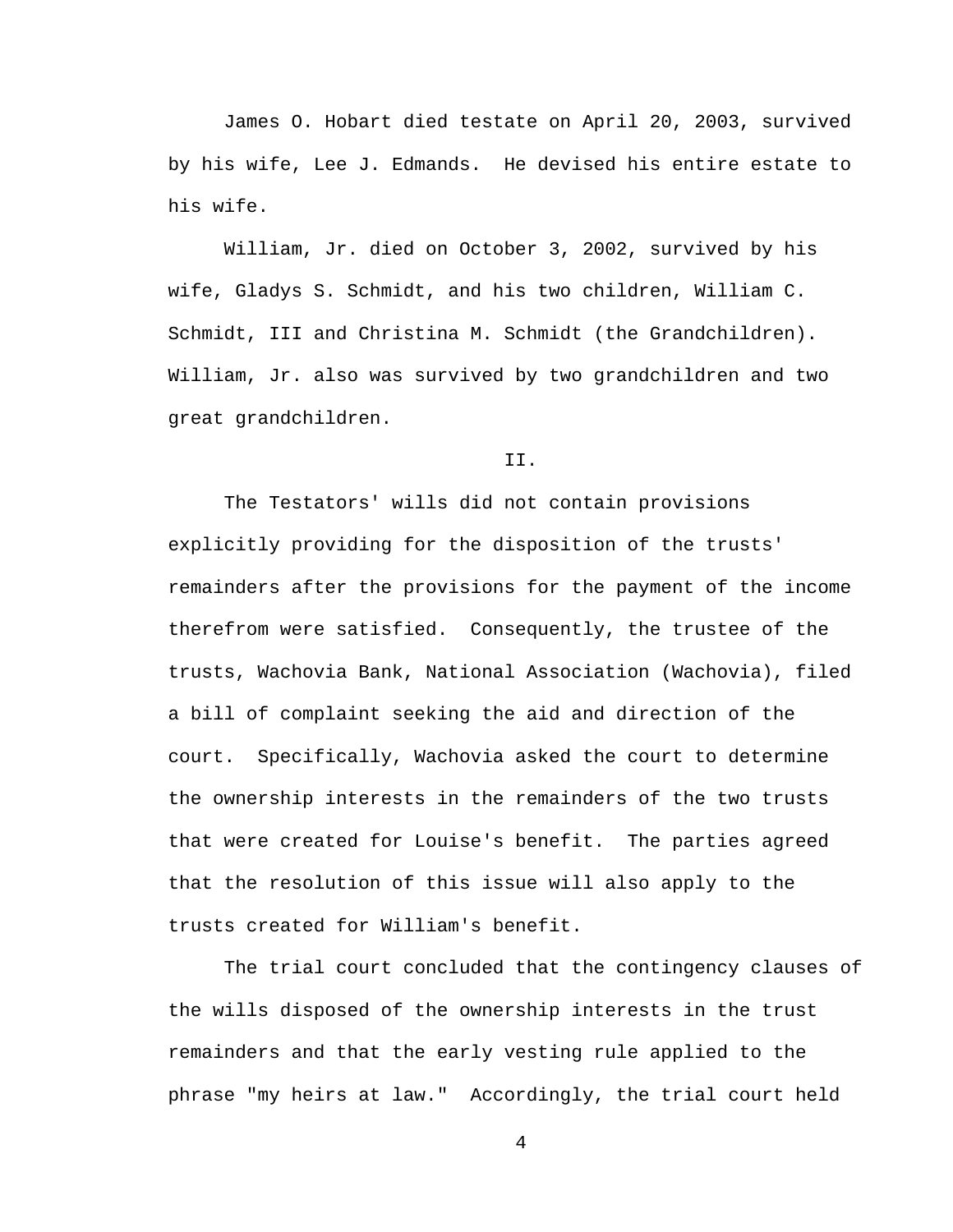that the remainder interests vested in Louise at the time of the Testators' deaths and therefore, Chaabi and Edmands each had a one-fourth interest in the remainders of Louise's trusts.

 We awarded the Grandchildren this appeal. Chaabi and Edmands are the appellees of record. $1$ 

## III.

 The parties agree that the Testators' wills, although purporting to dispose of their entire estates, did not specifically dispose of the remainder interests in the trusts created by the wills. The contingency clauses contained in each will describe how to identify the persons entitled to the remainder interests, but do not indicate when those persons are to be identified.<sup>2</sup>

2 The Grandchildren originally assigned error to the trial court's application of the contingency clauses and argued on brief that the contingency clauses did not apply because the intent of the Testators as shown in the wills required disposition of the remainder interests to the Grandchildren, the direct blood lineage of the Testators. At oral argument, counsel agreed that the contingency clauses in the wills applied, while still maintaining that the Testators' intent was sufficiently shown in the wills to avoid the application of the early vesting rule.

 $\overline{\phantom{a}}$  $1$  On appeal, Wachovia argued in support of the trial court's ruling. Wachovia, however, received the aid and guidance that it had sought in the trial court and, therefore, does not have standing to so act. Moreover, a trustee cannot litigate the claims of one set of legatees against the others. Thus, we will dismiss Wachovia as an appellee. See Shocket v. Silberman, 209 Va. 490, 492-93, 165 S.E.2d 414, 417 (1969).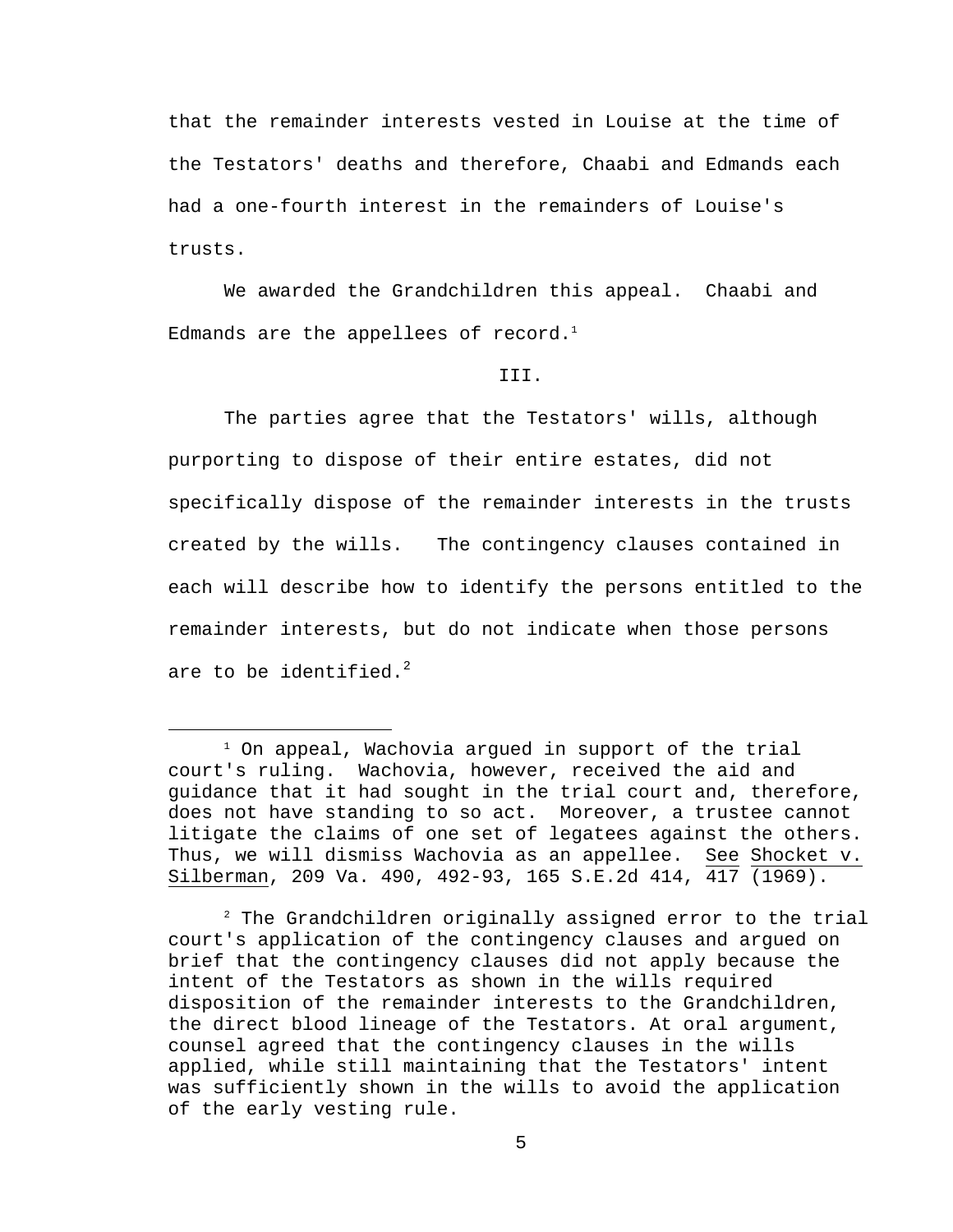Under these circumstances the law is quite clear.

In this jurisdiction early vesting of estates is favored, and devises and bequests are to be construed as vesting at the time of [the] testator's death, unless the intention to delay the vesting is clearly indicated by the language of the will. If it appears from the instrument that [a] testator intended that vesting be postponed to a time or upon the happening of an event subsequent to his death, effect must be given to that intent. Where the testator's intent may be determined from the language of the will, rules of construction are not to be employed.

First National Exchange Bank of Roanoke v. Seaboard Citizens National Bank of Norfolk, 200 Va. 681, 687, 107 S.E.2d 408, 413 (1959). Applying these principles to this case, the remainder interests in the trusts' corpus vested in the Testators' heirs at law under the intestacy statutes at the time of the Testators' respective deaths, "unless the intention to delay the vesting is clearly indicated by the language of the will." Id.

The Grandchildren argue that the provisions in the wills prohibiting Louise from assigning the principal of the trusts created for her benefit and the spendthrift provisions indicate a clear intent to delay vesting of the remainder interests until the death of the Testators' last surviving child, William, Jr., thereby vesting such interests in the Grandchildren. However, these provisions do not apply solely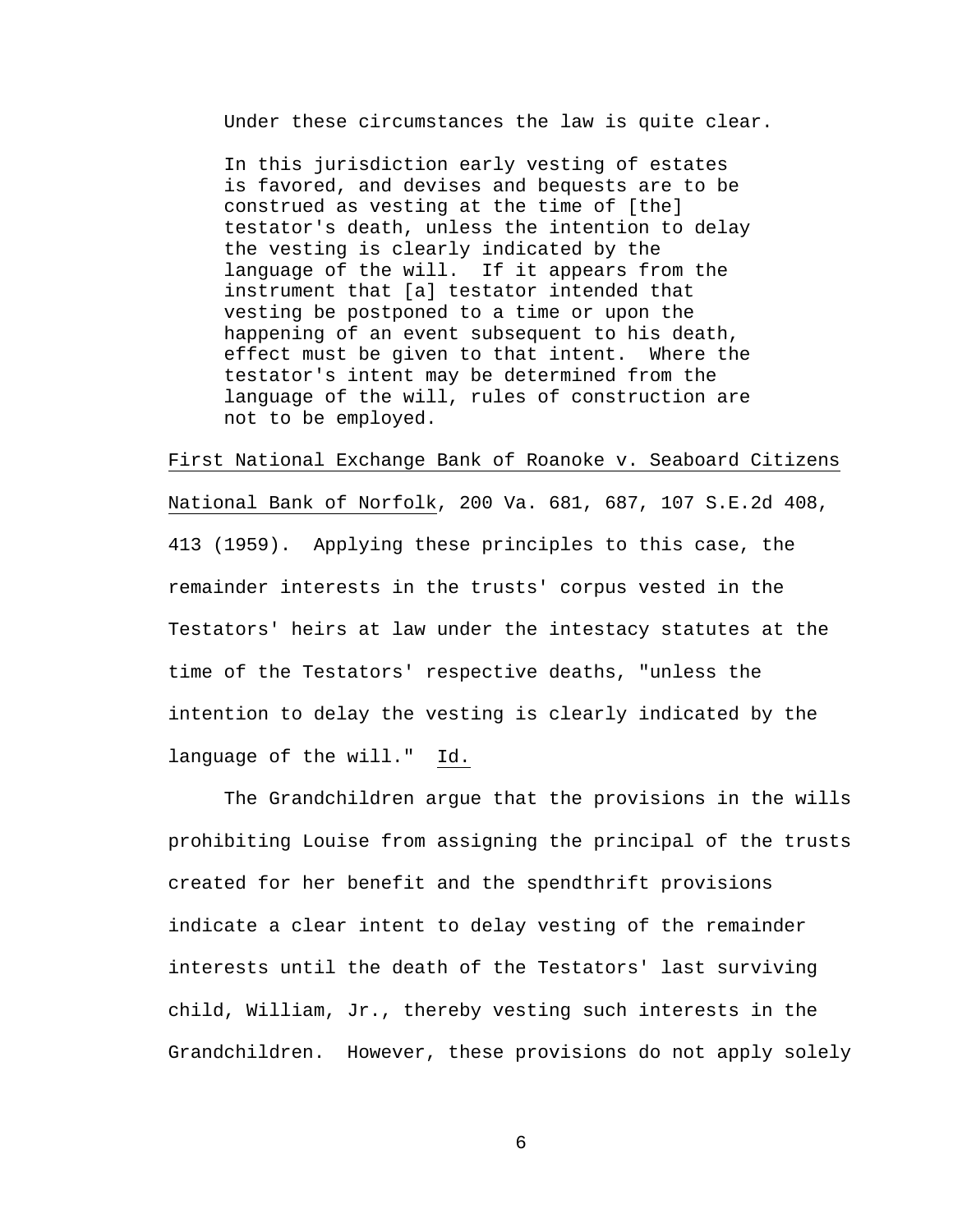to Louise. They apply to all trust beneficiaries. $^3$  Therefore, applying the grandchildren's rationale would require the deferral to extend to a point at which the remainder interest would not vest in any trust beneficiaries, including the Grandchildren.

 Likewise, the fact that Louise received a fixed dollar amount of the trust's corpus in Mrs. Schmidt's will while William, Jr. received a fractional portion of the corpus is not an indication that the Testators intended to defer vesting. Overall, there is no meaningful distinction between the Testators' treatment of the two children regarding disbursal of trust funds that supports a conclusion that the Testators intended to delay vesting because they did not want Louise to have any control of the trusts' corpus.

 The Grandchildren also rely on Boyd v. Fanelli, 199 Va. 357, 99 S.E.2d 619 (1957), for the proposition that because a spendthrift trust is inconsistent with early vesting, it is sufficient evidence of an intent to delay vesting. This is an overly broad reading of Boyd.

 <sup>3</sup> Article II, paragraph 8 of Mrs. Schmidt's will and Article III, paragraph 5 of Mr. Schmidt's will state: "I expressly direct that neither the principal, nor any portion thereof, nor the income, nor any portion thereof, accruing to any beneficiary under these trust provisions, shall be assignable by such beneficiaries, nor subject to any liability of any such beneficiary."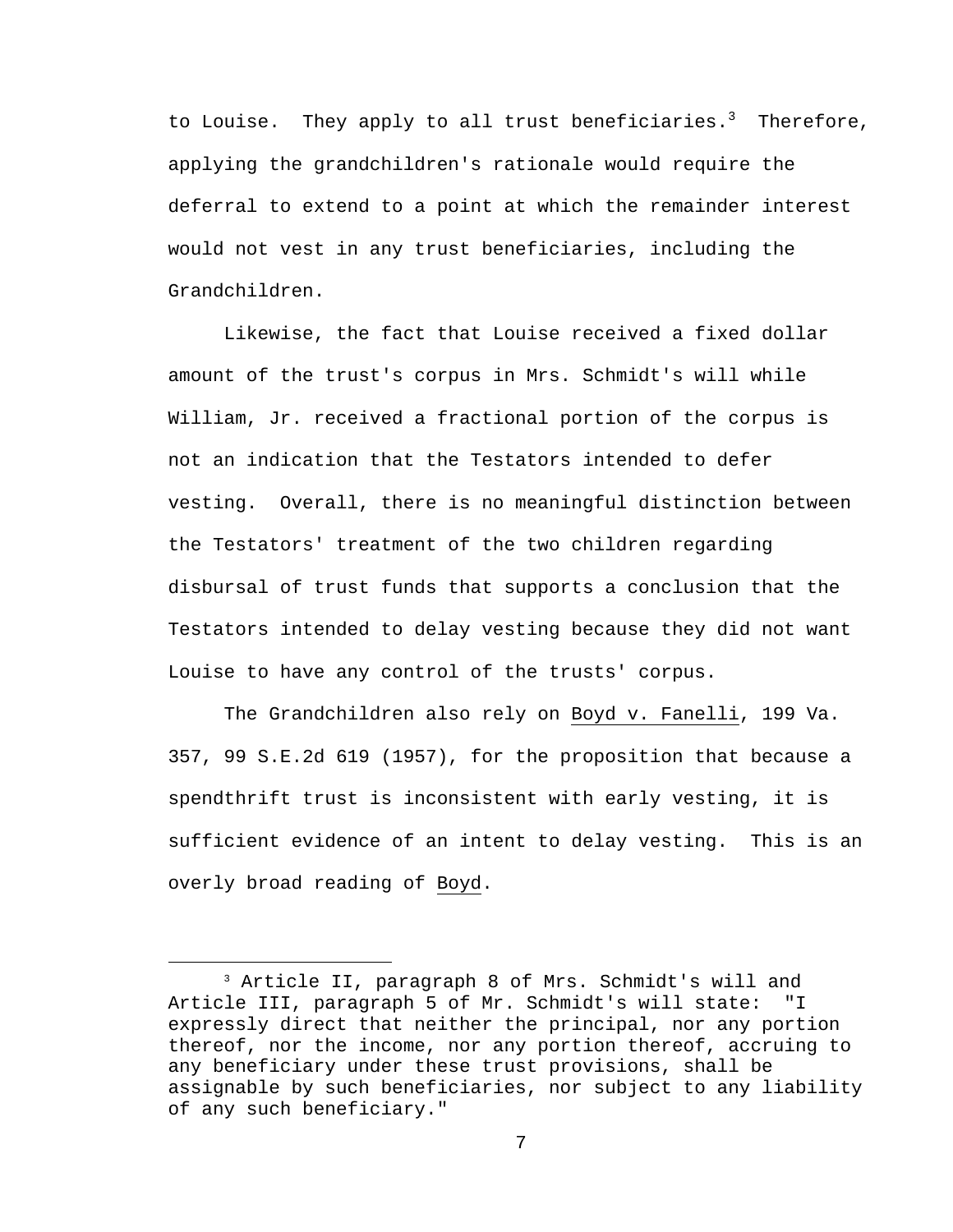In Boyd, the testator divided the residue of her estate into five shares, each going to a specific beneficiary. See id. at 358-59, 99 S.E.2d at 620-21. For one of those beneficiaries, the testator established a spendthrift trust and provided that "at [the beneficiary's] death the principal of said fund shall pass to my next of kin, per capita." Id. at 358, 99 S.E.2d at 621. The question before the Court was whether determination of the testator's next of kin was made as of the testator's date of death or at the death of the beneficiary. Id. at 359, 99 S.E.2d at 621. The Court stated that applying the early vesting doctrine would be inconsistent with the spendthrift trust because it would allow the beneficiary, subject to the spendthrift provisions, to dispose of at least a portion of the remaining trust principal. Id. at 361, 99 S.E.2d at 622-23. But in concluding that the early vesting rule did not apply, the Court stated that the phrase directing that the principal of the fund pass to the testators' next of kin, per capita, "when considered along with other pertinent parts of the will, makes it quite clear that [the] testatrix intended to defer the vesting of what was left of the corpus of the trust fund until the life tenant's death." Id. at 362, 99 S.E.2d at 623. The Court's decision did not rest solely on the existence of a spendthrift trust.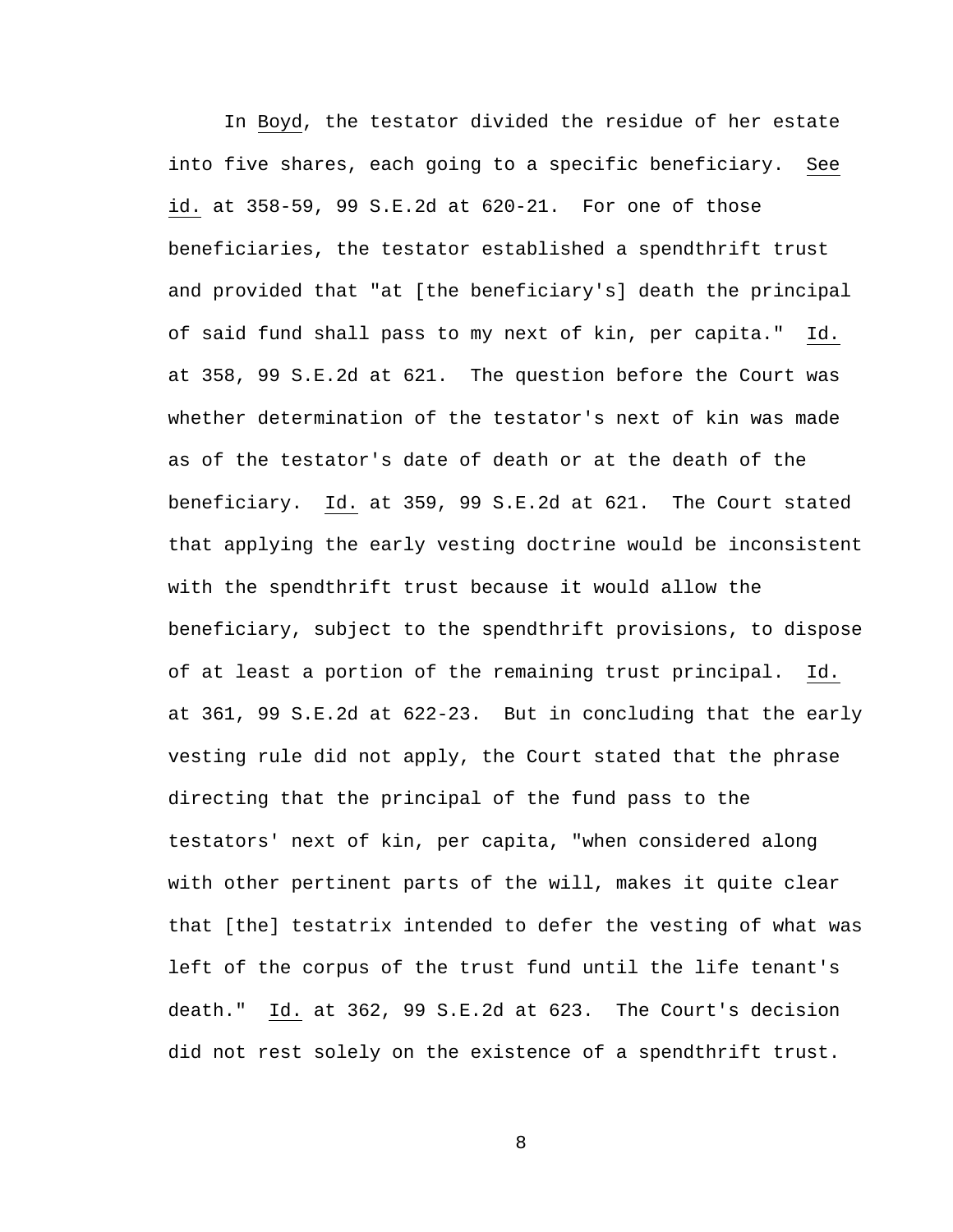In the instant case, no phrase such as that in Boyd identifies an event or time at which the remainder interests in question were to vest. The only similarity between the two cases is the existence of a spendthrift trust. Neither Boyd nor any other case has held that the existence of a spendthrift trust alone is sufficient to show a clear intent to delay vesting.

While the intent of the testator to defer vesting reflected in the will must be given effect, we have said that such intent must be clearly indicated by language contained in the will. First Nat'l Exch. Bank, 200 Va. at 687, 107 S.E.2d at 413. Accordingly, in the past we have imposed delayed vesting only when the will contained some actual language directing or supporting deferral. See, e.g., Maiorano v. Virginia Trust Co., 216 Va. 505, 510-11, 219 S.E.2d 884, 887- 88 (1975) (trust principal to be divided, per stirpes, among the testator's issue then living "[a]t the expiration of the period of twenty-one years after the death of [William Sitterding]."); First Nat'l Exch. Bank, 200 Va. at 687-88, 107 S.E.2d at 413-14 ("Should either of my said nieces die before the final settlement of my estate, leaving issues, then living, such issues shall be entitled to their mother's share" means interest vested in living issue at time of mother's death, not testator's death.); Cheatham v. Gower*,* 94 Va. 383,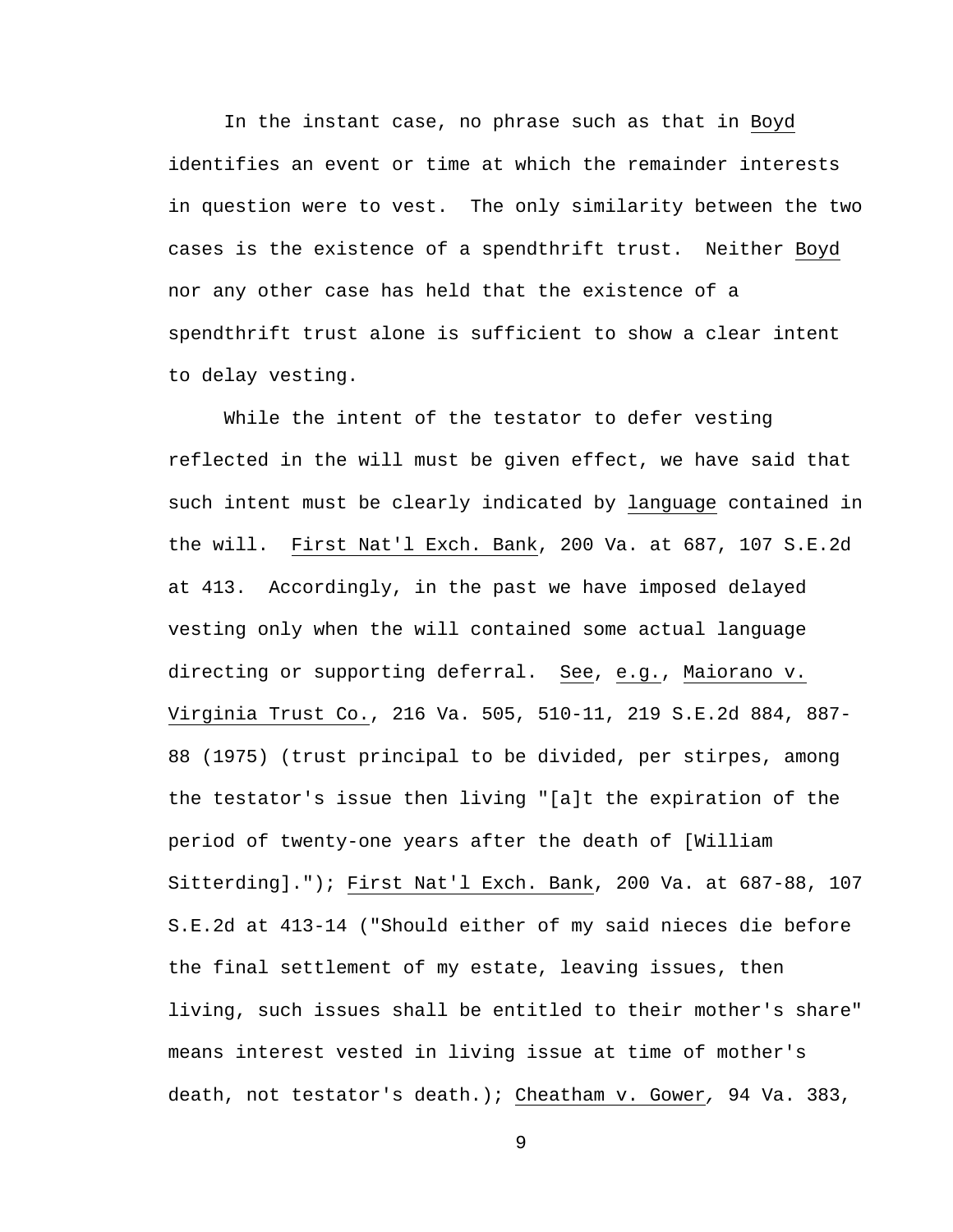384, 26 S.E. 853, 853 (1897) ("I give to my nephew, T. M. Cheatham, during his life, my mansion house, . . . and at his death to his surviving children."). No such language appears in the wills at issue in this case. In the absence of such language, the doctrine of early vesting applies to these wills.

For these reasons, we will affirm the judgment of the trial court.

## Affirmed.

SENIOR JUSTICE STEPHENSON, dissenting.

 I respectfully dissent. When the wills are read as a whole, I conclude that the Testators never intended to vest Louise with the corpora of the trusts established for her benefit.

When construing a will, a court's object is to determine what the testator meant by the language used. If the meaning of the words used is plain, a court must not resort to rules of construction. In determining a testator's intent, the will as a whole should be considered, and, if possible, effect should be given to all provisions of the will in order to ascertain the testator's general plan and purpose. Boyd v. Fanelli, 199 Va. 357, 360, 99 S.E.2d 619, 622 (1957). Thus, while the law favors early vesting of estates, "if it appears from the language of the will that testator intended that the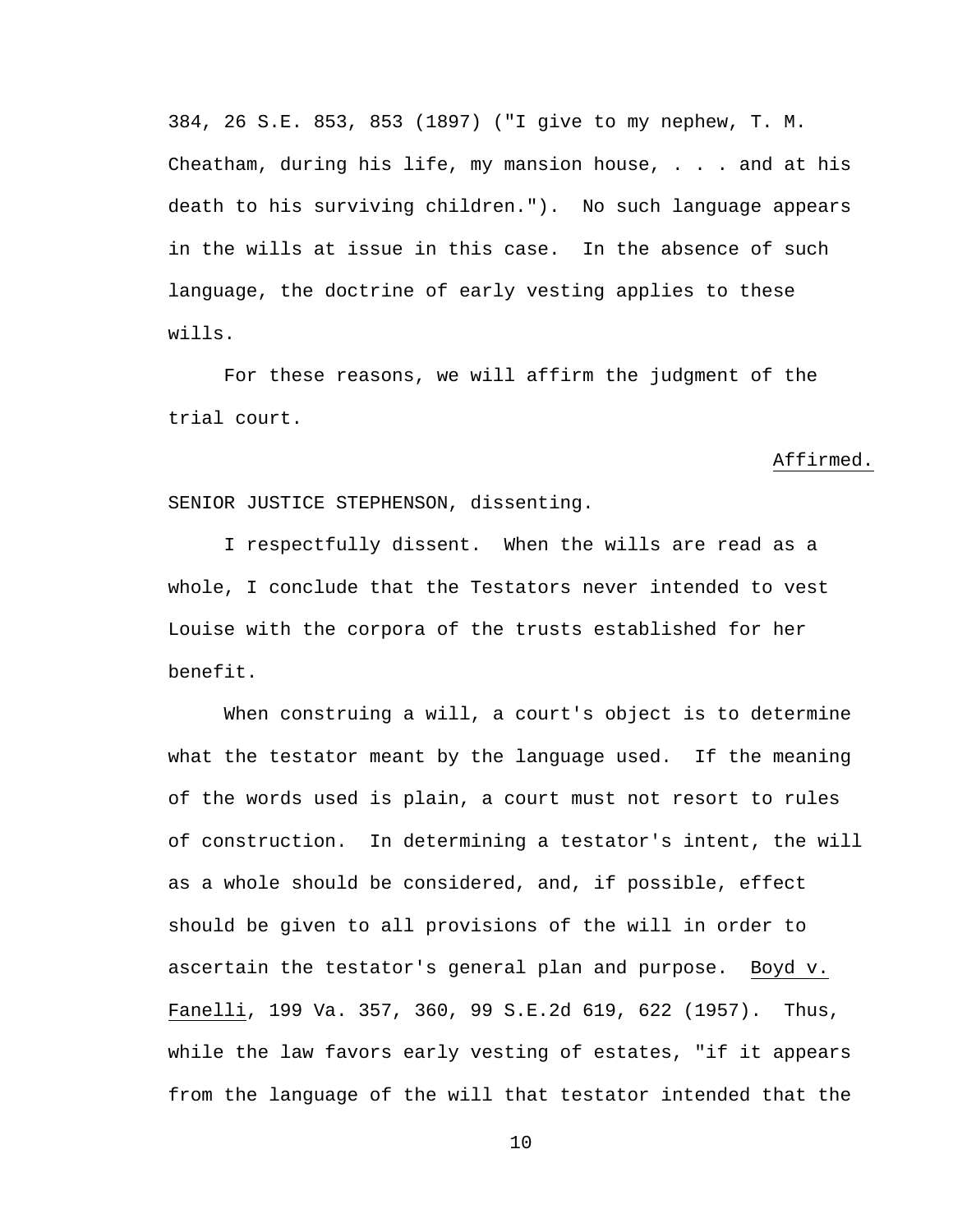vesting of an estate be deferred to a time or event subsequent to his death, that intent must be given effect." Id. at 360- 61, 99 S.E.2d at 622.

 In the present case, the Testators were very careful to avoid the result reached by the majority. Each will prohibited Louise from assigning the principal of the trust created for her benefit. Each will also contained a spendthrift provision that provided that the principal would not be subject to any liability Louise might incur. Moreover, each will did not make periodic distributions of corpus to Louise as were made to William, Jr.

 Clearly, the Testators intended that Louise was to have no control over the corpora of the trusts established for her benefit. Indeed, it defies logic and reason that the Testators would create spendthrift trusts and, at the same time, intend to vest Louise with the corpora thereof. Such an inconsistency was recognized in Boyd when we said the following:

 In construing the will to determine whether it was the intent of the testatrix that the remainder vest upon her death or upon the death of the life tenant, it must be kept in mind that paragraph C sets up a spendthrift trust.

 This provision is inconsistent with the idea that the testator intended that the remainder vest upon her death . . . . An anomalous situation would

. . . .